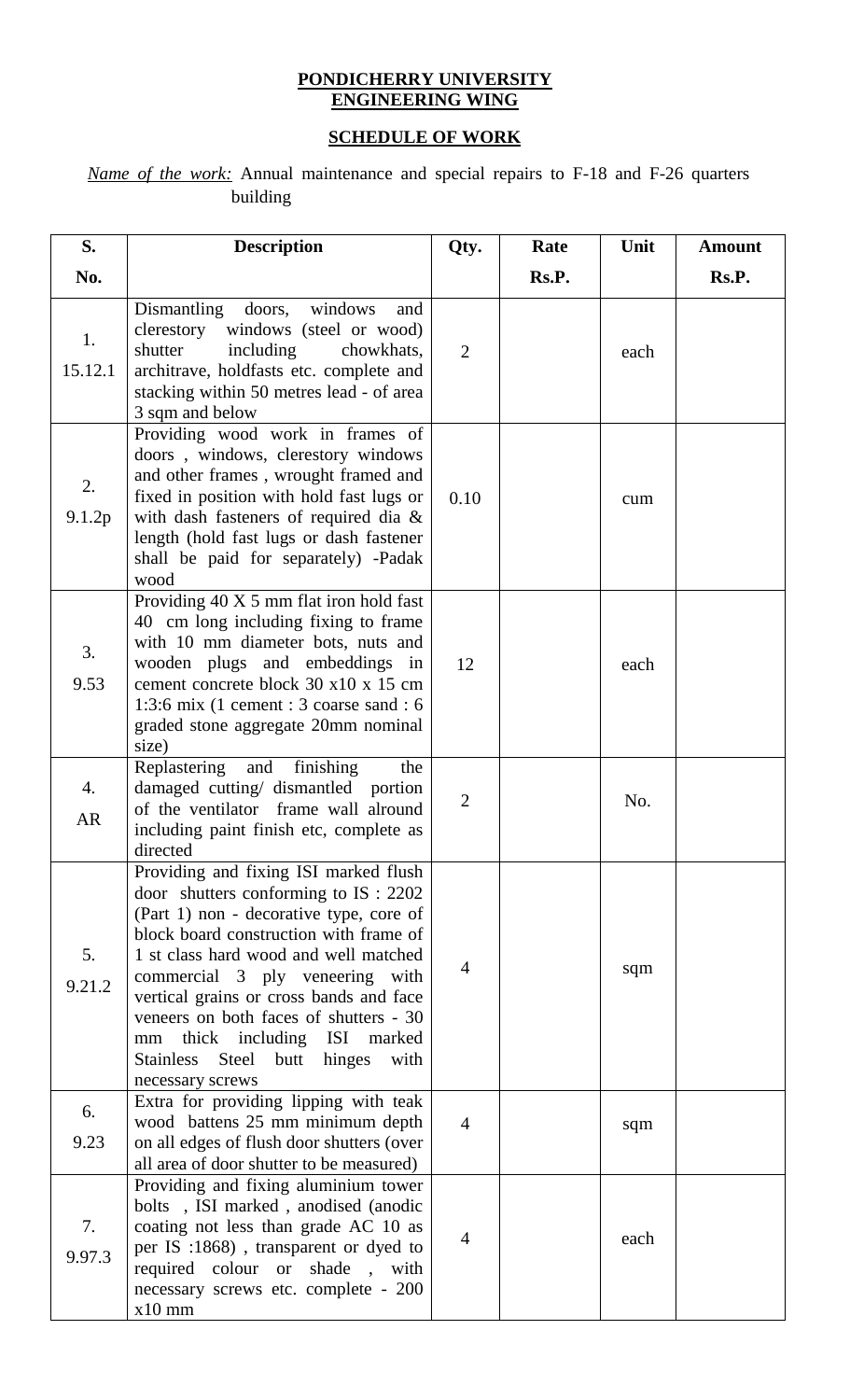| 8.<br>9.100.1  | and fixing aluminium<br>Providing<br>ISI marked, anodised<br>handles,<br>(anodic coating not less than grade AC<br>10 as per IS : 1868 transparent or dyed<br>to required colour or shade, with<br>necessary screws etc, complete - 125<br>mm                                                                                                                                                                                                                                          | 11             | each |  |
|----------------|----------------------------------------------------------------------------------------------------------------------------------------------------------------------------------------------------------------------------------------------------------------------------------------------------------------------------------------------------------------------------------------------------------------------------------------------------------------------------------------|----------------|------|--|
| 9.<br>9.96.2   | Providing and fixing aluminium sliding<br>door bolts, ISI marked, anodized (<br>anodic coating not less than grade AC<br>10 as per IS : $1868$ ), transparent or<br>dyed to required colour or shade, with<br>nuts and screws etc complete - 250 X<br>16 mm                                                                                                                                                                                                                            | $\overline{2}$ | each |  |
| 10.            | Applying priming coat - with ready<br>mixed pink or grey primer of approved                                                                                                                                                                                                                                                                                                                                                                                                            |                |      |  |
| 13.50.1        | brand and manufacture on wood work<br>(hard and soft wood)                                                                                                                                                                                                                                                                                                                                                                                                                             | 10             | sqm  |  |
| 11.<br>13.61.1 | Painting with synthetic enamel paint of<br>approved brand and manufacture to<br>give an even shade - Two or more coats<br>on new work                                                                                                                                                                                                                                                                                                                                                  | 10             | sqm  |  |
| 12.<br>18.74.2 | Providing and fixing unplasticised<br>P.V.C. connection pipe with PTMT<br>nuts, collar, and bush of approved<br>quality and colour - 15 mm nominal<br>bore with 45cm lenghth                                                                                                                                                                                                                                                                                                           | 4              | each |  |
| 13.<br>17.2.1  | Providing and fixing white vitreous<br>china pedestal type water<br>closet<br>(European type W.C.pan) with seat and<br>lid, 10 litre low level white P.V.C.<br>flusing cistern, including flush pipe,<br>with<br>manually controlled<br>device<br>(handle lever), conforming to IS:<br>7231, with all fittings and fixtures<br>complete, including cutting and making<br>good the walls and floors wherever<br>required - W.C. pan with ISI marked<br>white solid plastic seat and lid | $\overline{4}$ | each |  |
| 14.<br>17.31   | Providing and fixing 600x450 mm<br>beveled edge mirror of superior glass<br>(of approved quality) complete with<br>6mm thick hard board ground fixed to<br>wooden cleats with C.P.brass screws<br>and washers complete                                                                                                                                                                                                                                                                 | 1              | each |  |
| 15.<br>18.64   | Providing and fixing PTMT swivelling<br>shower, 15mm nominal bore, weighing<br>not less than 40 gms                                                                                                                                                                                                                                                                                                                                                                                    | $\overline{2}$ | each |  |
| 16.<br>9.101.2 | fixing<br>aluminium<br>Providing<br>and<br>hanging floor door stopper, ISI marked<br>, anodised (anodic coating not less than<br>grade AC $10$ as per IS : $1868$ )<br>transparent or dyed to required colour<br>and shade with necessary screws etc<br>complete - Twin rubber stopper                                                                                                                                                                                                 | 6              | each |  |
| 17.<br>14.43   | Removing white or colour wash by<br>scrapping and sand papering and<br>preparing the surface smooth including<br>necessary<br>repairs<br>scrarches<br>to<br>etc.complete                                                                                                                                                                                                                                                                                                               | 342            | sqm  |  |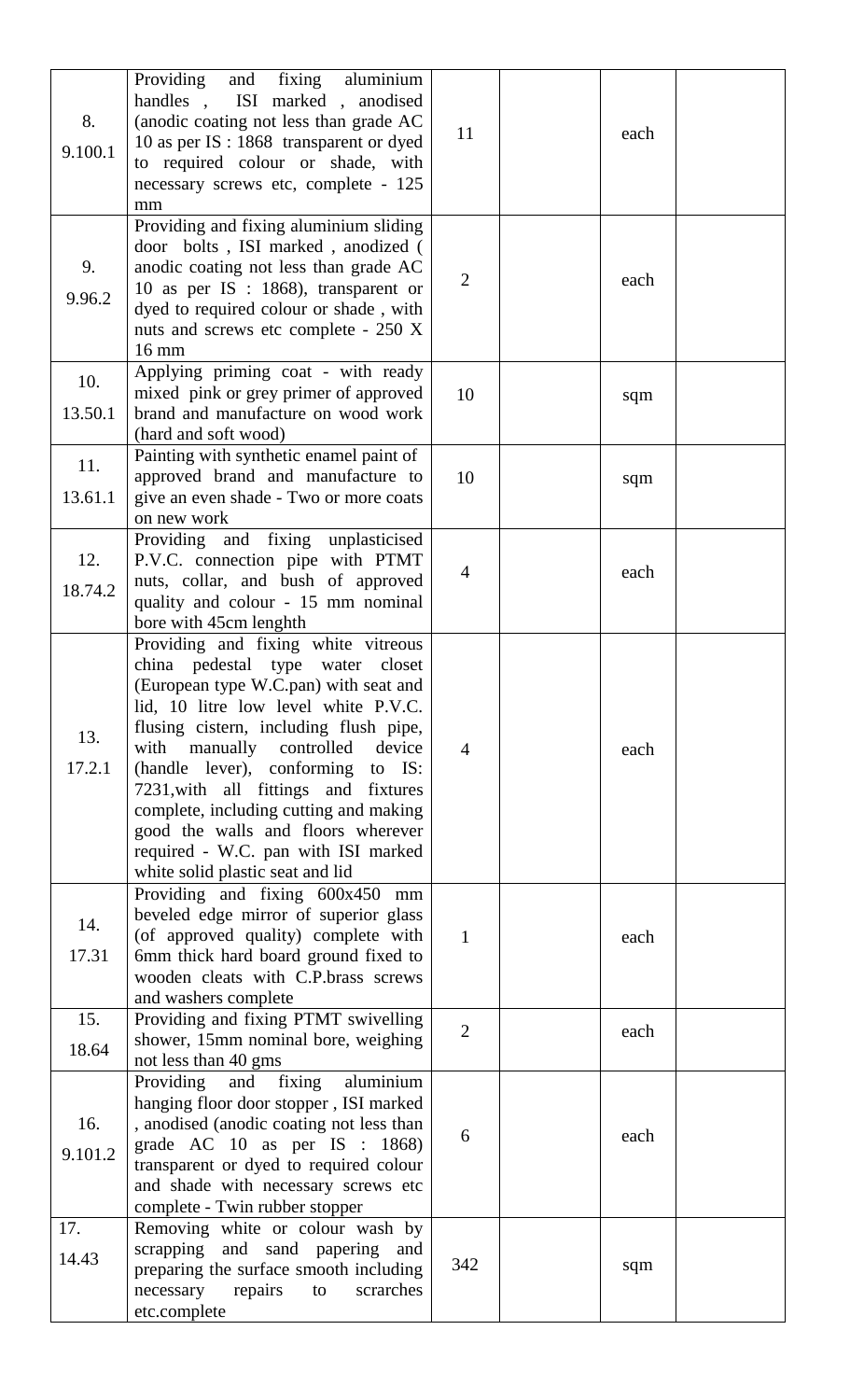| 18.<br>13.43.1 | Applying one coat of water thinnable<br>cement primer of approved brand and<br>manufacturer on wall surface - water | 342 | sqm |  |
|----------------|---------------------------------------------------------------------------------------------------------------------|-----|-----|--|
|                | thinnable cement primer                                                                                             |     |     |  |
| 19.            | Wall painting with plastic emulsion of                                                                              |     |     |  |
|                | approved brand and manufacture to                                                                                   | 342 |     |  |
| AR             | give an even shade- two or more coats                                                                               |     | sqm |  |
|                |                                                                                                                     |     |     |  |
|                | on old work                                                                                                         |     |     |  |
| 20.            | Painting with synthetic enamel paint of                                                                             |     |     |  |
|                | approved brand and manufacture of                                                                                   |     |     |  |
| 14.54.1        | required colour to give an even shade -                                                                             | 114 | sqm |  |
|                |                                                                                                                     |     |     |  |
|                | One or more coats on old wor                                                                                        |     |     |  |
| 21.            | Melamine polishing on wood work                                                                                     |     |     |  |
|                | (one or more coat)                                                                                                  | 72  | sqm |  |
| 14.70          |                                                                                                                     |     |     |  |
|                |                                                                                                                     |     |     |  |
| 22.            | Providing and applying ready mixed                                                                                  |     |     |  |
| 13.26A         | wall putty (JK / Birla) of 2 mm                                                                                     |     |     |  |
|                | thickness over plastered surface to                                                                                 | 13  | sqm |  |
|                | prepare the surface even and smooth                                                                                 |     |     |  |
|                |                                                                                                                     |     |     |  |
|                | complete                                                                                                            |     |     |  |
| 23.            | Providing and fixing factory made                                                                                   |     |     |  |
|                | panel PVC door shutter consisting of                                                                                |     |     |  |
| 9.120.1        | frame made out of M.S.tubes of 19                                                                                   |     |     |  |
|                | gauge thickness and size of 19 mm x 19                                                                              |     |     |  |
|                |                                                                                                                     |     |     |  |
|                | mm for styles and 15 $x15$ mm for top $\&$                                                                          |     |     |  |
|                | bottom rails. M.S.frame shall have a                                                                                |     |     |  |
|                | coat of steel primers of approved make                                                                              |     |     |  |
|                | and manufacture . M.S. frame covered                                                                                |     |     |  |
|                | with 5 mm thick heat moulded PVC 'C'                                                                                |     |     |  |
|                |                                                                                                                     |     |     |  |
|                | channel of size 30mm thickness, 70                                                                                  |     |     |  |
|                | mm width out of which 50 mm shall be                                                                                |     |     |  |
|                | flat and 20 mm shall be tapered in 45                                                                               |     |     |  |
|                | degree angle on both side forming                                                                                   |     |     |  |
|                |                                                                                                                     |     |     |  |
|                | styles and 5 mm thick, 95 mm wide                                                                                   |     |     |  |
|                | PVC sheet out of which 75 mm shall be                                                                               |     |     |  |
|                | flat and 20 mm shall be tapered in 45                                                                               |     |     |  |
|                | degree on the inner side to form top and                                                                            |     |     |  |
|                | bottom rail and 115 mm wide PVC                                                                                     |     |     |  |
|                |                                                                                                                     |     |     |  |
|                | sheet out of which 75 mm shall be flat                                                                              | 2   | sqm |  |
|                | and 20 mm shall be tapered on both                                                                                  |     |     |  |
|                | sides to form lock rail. Top, bottom                                                                                |     |     |  |
|                | and lock rails shall be provided both                                                                               |     |     |  |
|                | side of the panel. $10mm(5 mm x 2)$                                                                                 |     |     |  |
|                |                                                                                                                     |     |     |  |
|                | thick, 20 mm wide cross PVC sheet be                                                                                |     |     |  |
|                | provided as gap insert for top rail $\&$                                                                            |     |     |  |
|                | bottom rail, panelling of 5 mm thick                                                                                |     |     |  |
|                | both side PVC sheet to be fitted in the                                                                             |     |     |  |
|                | M.S. frame welded / sealed to the styles                                                                            |     |     |  |
|                |                                                                                                                     |     |     |  |
|                | & rails with 7 mm $(5 \text{ mm} + 2 \text{ mm})$                                                                   |     |     |  |
|                | thick x 15 mm wide PVC sheet beading                                                                                |     |     |  |
|                | on inner side, and joined together with                                                                             |     |     |  |
|                | solvent cement adhesive. An additional                                                                              |     |     |  |
|                | 5 mm thick PVC strip of 20 mm width                                                                                 |     |     |  |
|                | is to be stuck on the interior side of the                                                                          |     |     |  |
|                |                                                                                                                     |     |     |  |
|                | 'C''<br>Channel using PVC solvent                                                                                   |     |     |  |
|                | adhesive etc. complete manufacturer's                                                                               |     |     |  |
|                | specification & drawing - 30mm thick                                                                                |     |     |  |
|                | plain PVC door shutters                                                                                             |     |     |  |
| 24.            | Acid cleaning for the existing Mosaic                                                                               |     |     |  |
|                |                                                                                                                     | 36  | sqm |  |
| 16.100         | floors, glazed tiles work and removing                                                                              |     |     |  |
|                | the stains and decays to give a glassy                                                                              |     |     |  |